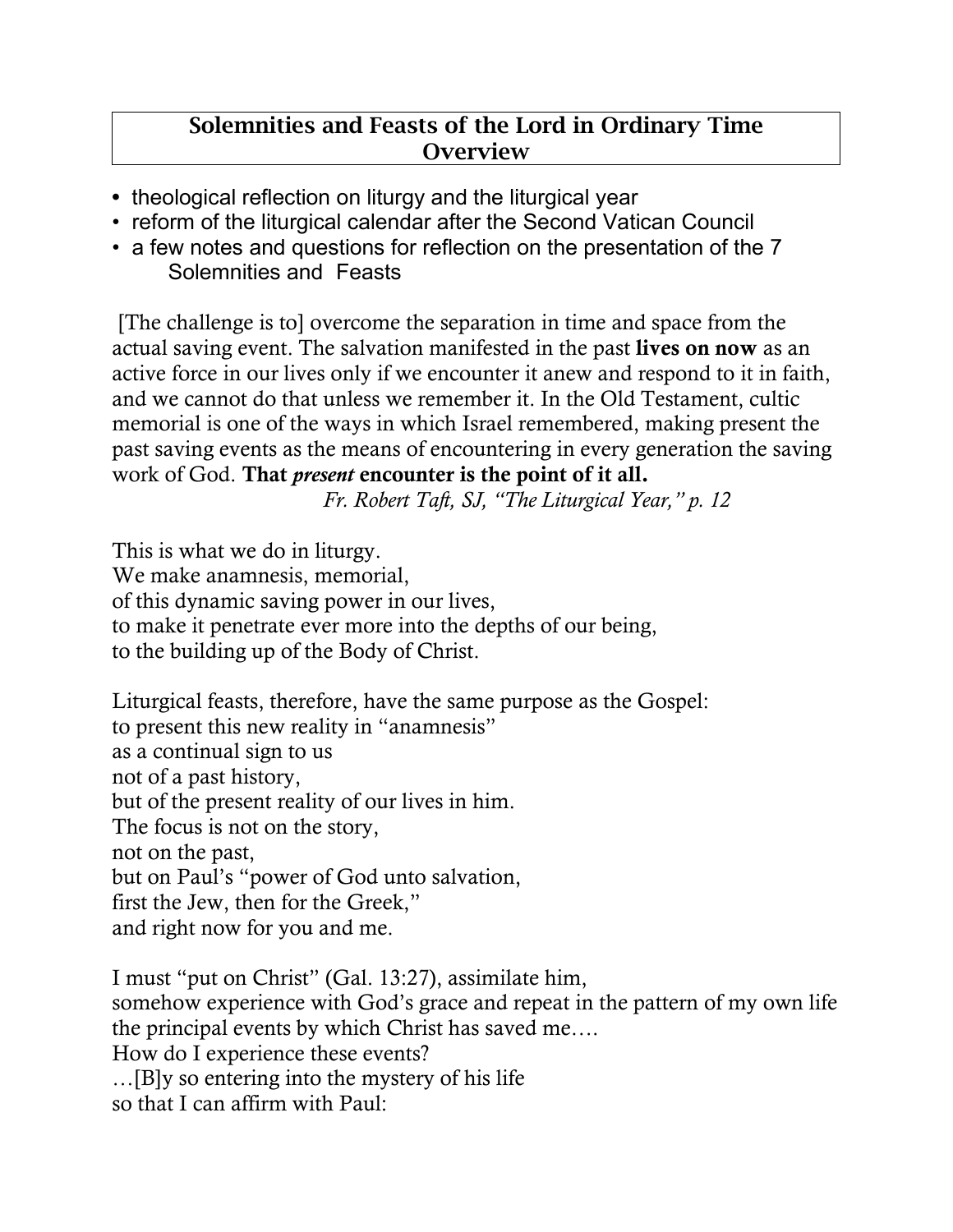"I have been crucified with Christ; it is no longer I who live, but Christ who lives in me" (Gal. 2:20). *Fr. Robert Taft, SJ, "The Liturgical Year," pp. 16 - 18*

## The Liturgical Year…

is neither a series of ideas nor a sequence of festivals that are of greater or lesser importance, but a Person, "Christ himself, who is ever living in his Church."

The liturgical year is the moment in which the totality of the history of salvation, that is to say, CHRIST in all the ways he is manifest in the past, the present, and the future, is actualized at a specific moment in time in a concrete ecclesial assembly at a particular time of the year.

Consequently, the spirituality of the liturgical year is a process of progressive transformation in Christ.

*Matias Augé, "A Theology of the Liturgical Year"*

*OLM* n. 3 [T]he liturgical celebration, based primarily on the word of God and sustained by it, becomes **a new event**…. Thus in the liturgy the Church faithfully adheres to the way Christ himself read and explained the Scriptures,

beginning with the "**TODAY**" of his coming forward in the synagogue….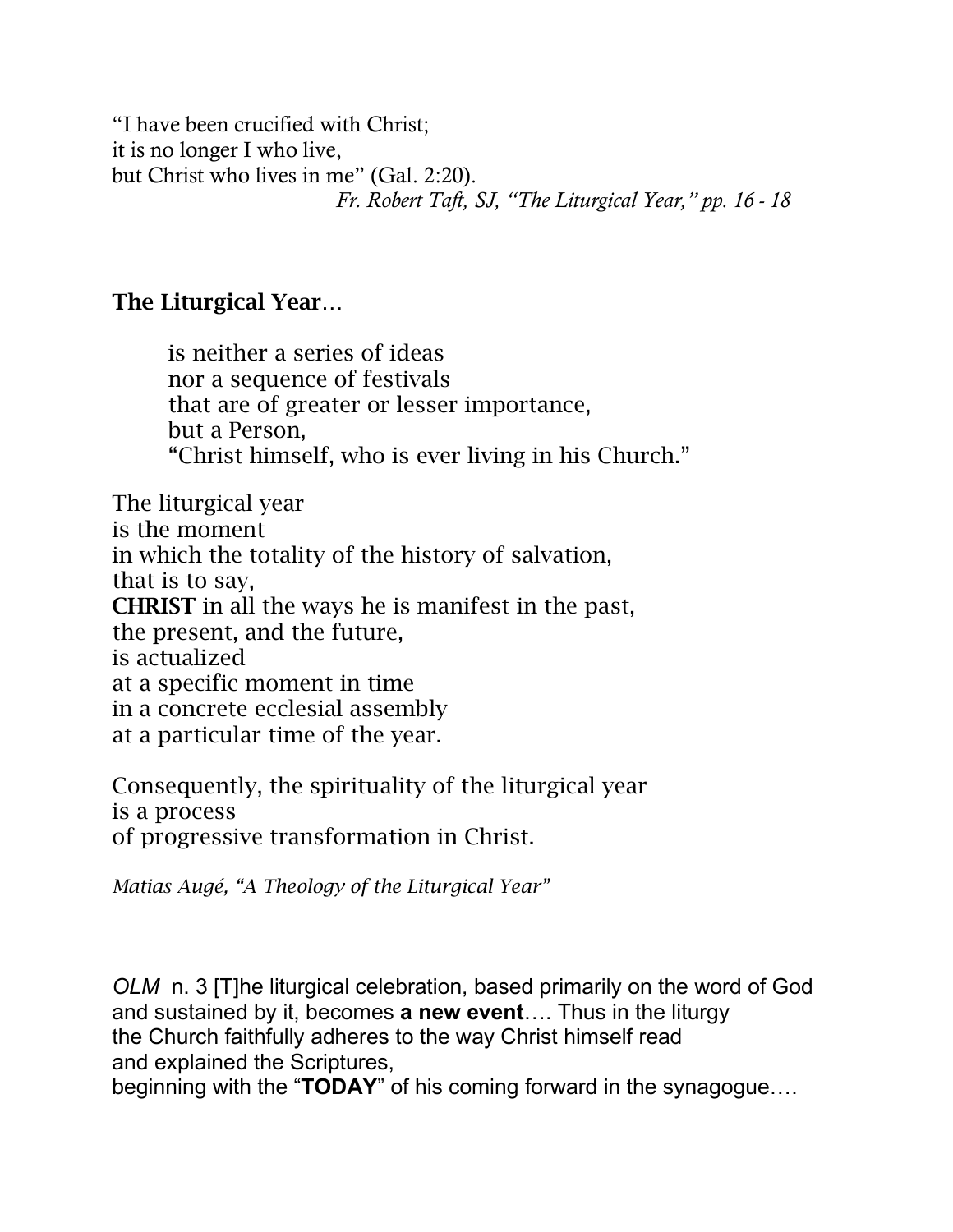No liturgical year is exactly like any other; each cycle moves closer to the parousia, the last day, and the life of the world to come.

A spiral, not a circuit….

*Adolf Adam, pp. 26 – 27*

## The Liturgical Reform of the Second Vatican Council

*SC* **102** Within the cycle of a year, the Church unfolds **the whole mystery of Christ,** from his incarnation and birth until his Ascension, the day of Pentecost, and the expectation of blessed hope and of the Lord's return. **Recalling thus the mysteries of redemption**, the Church opens to the faithful the riches of the Lord's powers and merits **so that these are in some way made present in every age** in order that the faithful may lay hold on them and be filled with saving grace.

*SC* **105** Finally, in the various seasons of the year and according to its traditional discipline, the Church completes **the formation of the faithful** by means of devout practices for soul and body, by instruction, prayer, and works of penance and of mercy.

*OLM* **61** [T]he Order of Readings for the Mass aptly presents from Scripture **the principal deeds and words belonging to the history of salvation.** As its many phases and events are recalled in the liturgy of the word, the faithful will come to see that the history of salvation is **contained here and now in the representation of Christ's paschal mystery** through the Eucharist.

**SC 108** The minds of the faithful must be directed primarily toward those feasts of the Lord on which **the mysteries of salvation are celebrated** in the course of the year. Therefore, the Proper of Seasons shall be given the precedence due to it over the feasts of the saints.

*GNLYC* **5** Because of its special importance, the Sunday celebration gives way only to solemnities or feasts of the Lord. The Sundays of the seasons of Advent, Lent, and Easter, however, taken precedence over all solemnities and feasts of the Lord. Solemnities occurring on these Sundays are observed on the Saturday preceding.

**Solemnity:** highest rank; begins with Evening Prayer I; Mass includes Gloria and Creed; two readings before the Gospel; two (Easter and Christmas) continue for 8 days (octave); proper prayers, readings and color

**Feast:** ranks second; celebration begins at midnight (or with Evening Prayer I if the Feast occurs on a Sunday); includes the Gloria; proper prayers, readings (2 or 3) and color **Memorial:** obligatory or *optional;* Missal includes some proper to the United States; no Gloria;

one reading before the Gospel; may have only proper Collect; proper color